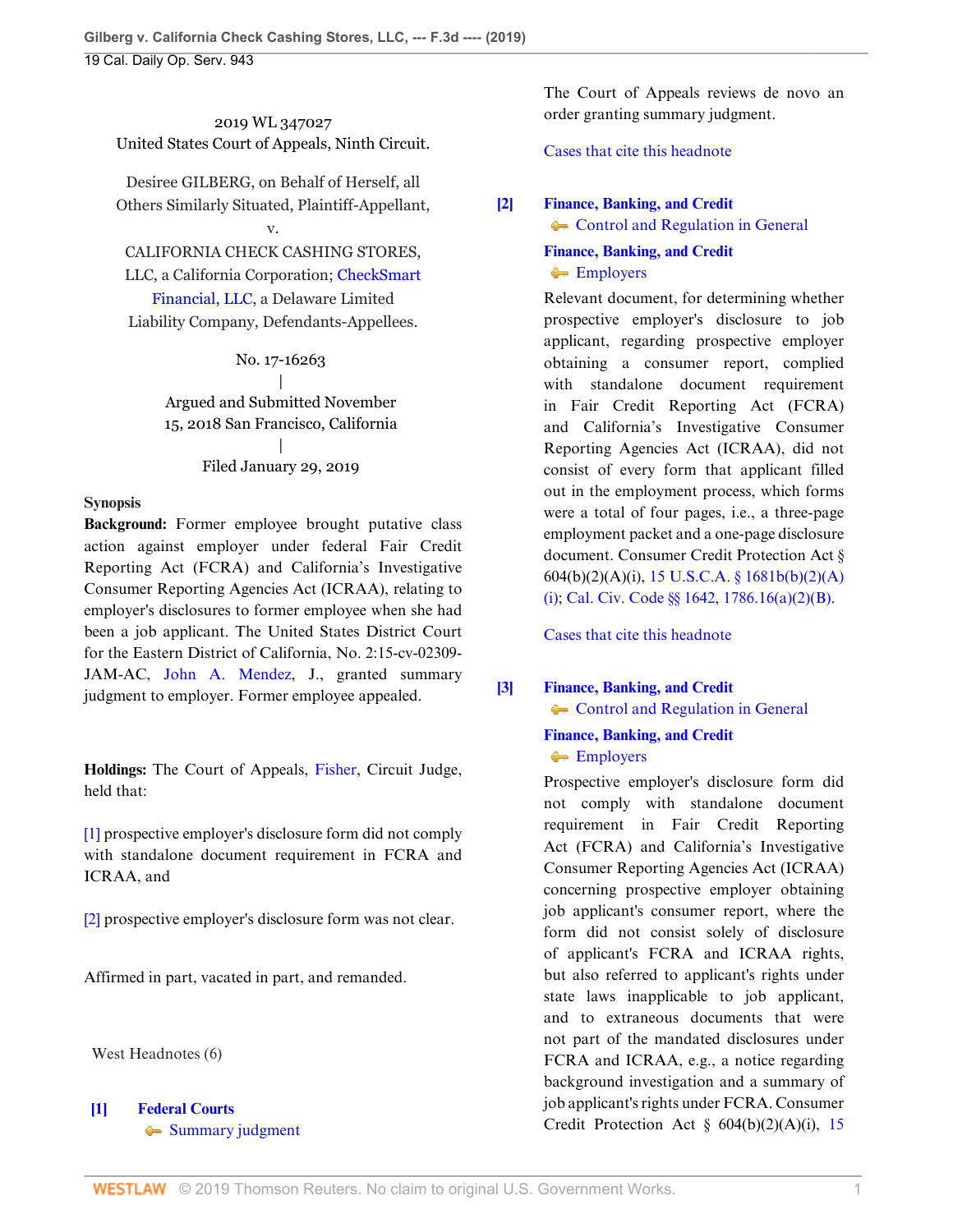[U.S.C.A. § 1681b\(b\)\(2\)\(A\)\(i\)](http://www.westlaw.com/Link/Document/FullText?findType=L&pubNum=1000546&cite=15USCAS1681B&originatingDoc=I6fd570a023e611e9a174b18b713fc6d4&refType=SP&originationContext=document&vr=3.0&rs=cblt1.0&transitionType=DocumentItem&contextData=(sc.Default)#co_pp_226a0000d5fe7); [Cal. Civ. Code](http://www.westlaw.com/Link/Document/FullText?findType=L&pubNum=1000200&cite=CACIS1786.16&originatingDoc=I6fd570a023e611e9a174b18b713fc6d4&refType=SP&originationContext=document&vr=3.0&rs=cblt1.0&transitionType=DocumentItem&contextData=(sc.Default)#co_pp_f93f00008d291)  $$1786.16(a)(2)(B).$ 

[Cases that cite this headnote](http://www.westlaw.com/Link/RelatedInformation/DocHeadnoteLink?docGuid=I6fd570a023e611e9a174b18b713fc6d4&headnoteId=204741417400820190204084658&originationContext=document&vr=3.0&rs=cblt1.0&transitionType=CitingReferences&contextData=(sc.Default))

# <span id="page-1-1"></span>**[\[4\]](#page-6-0) [Finance, Banking, and Credit](http://www.westlaw.com/Browse/Home/KeyNumber/172H/View.html?docGuid=I6fd570a023e611e9a174b18b713fc6d4&originationContext=document&vr=3.0&rs=cblt1.0&transitionType=DocumentItem&contextData=(sc.Default))** • [Control and Regulation in General](http://www.westlaw.com/Browse/Home/KeyNumber/172Hk1302/View.html?docGuid=I6fd570a023e611e9a174b18b713fc6d4&originationContext=document&vr=3.0&rs=cblt1.0&transitionType=DocumentItem&contextData=(sc.Default))

# **[Finance, Banking, and Credit](http://www.westlaw.com/Browse/Home/KeyNumber/172H/View.html?docGuid=I6fd570a023e611e9a174b18b713fc6d4&originationContext=document&vr=3.0&rs=cblt1.0&transitionType=DocumentItem&contextData=(sc.Default))**

**[Employers](http://www.westlaw.com/Browse/Home/KeyNumber/172Hk1436/View.html?docGuid=I6fd570a023e611e9a174b18b713fc6d4&originationContext=document&vr=3.0&rs=cblt1.0&transitionType=DocumentItem&contextData=(sc.Default))** 

"Clear and conspicuous," within meaning of Fair Credit Reporting Act (FCRA) and California's Investigative Consumer Reporting Agencies Act (ICRAA), which require a prospective employer to provide a job applicant with clear and conspicuous disclosure concerning prospective employer obtaining applicant's consumer report, means reasonably understandable and readily noticeable to the applicant. Consumer Credit Protection Act § 604(b)(2)(A)(i), [15 U.S.C.A. §](http://www.westlaw.com/Link/Document/FullText?findType=L&pubNum=1000546&cite=15USCAS1681B&originatingDoc=I6fd570a023e611e9a174b18b713fc6d4&refType=SP&originationContext=document&vr=3.0&rs=cblt1.0&transitionType=DocumentItem&contextData=(sc.Default)#co_pp_226a0000d5fe7) [1681b\(b\)\(2\)\(A\)\(i\);](http://www.westlaw.com/Link/Document/FullText?findType=L&pubNum=1000546&cite=15USCAS1681B&originatingDoc=I6fd570a023e611e9a174b18b713fc6d4&refType=SP&originationContext=document&vr=3.0&rs=cblt1.0&transitionType=DocumentItem&contextData=(sc.Default)#co_pp_226a0000d5fe7) [Cal. Civ. Code § 1786.16\(a\)](http://www.westlaw.com/Link/Document/FullText?findType=L&pubNum=1000200&cite=CACIS1786.16&originatingDoc=I6fd570a023e611e9a174b18b713fc6d4&refType=SP&originationContext=document&vr=3.0&rs=cblt1.0&transitionType=DocumentItem&contextData=(sc.Default)#co_pp_f93f00008d291)  $(2)(B).$  $(2)(B).$ 

[Cases that cite this headnote](http://www.westlaw.com/Link/RelatedInformation/DocHeadnoteLink?docGuid=I6fd570a023e611e9a174b18b713fc6d4&headnoteId=204741417400920190204084658&originationContext=document&vr=3.0&rs=cblt1.0&transitionType=CitingReferences&contextData=(sc.Default))

#### <span id="page-1-0"></span>**[\[5\]](#page-6-1) [Finance, Banking, and Credit](http://www.westlaw.com/Browse/Home/KeyNumber/172H/View.html?docGuid=I6fd570a023e611e9a174b18b713fc6d4&originationContext=document&vr=3.0&rs=cblt1.0&transitionType=DocumentItem&contextData=(sc.Default))**

 $\rightarrow$  [Control and Regulation in General](http://www.westlaw.com/Browse/Home/KeyNumber/172Hk1302/View.html?docGuid=I6fd570a023e611e9a174b18b713fc6d4&originationContext=document&vr=3.0&rs=cblt1.0&transitionType=DocumentItem&contextData=(sc.Default))

**[Finance, Banking, and Credit](http://www.westlaw.com/Browse/Home/KeyNumber/172H/View.html?docGuid=I6fd570a023e611e9a174b18b713fc6d4&originationContext=document&vr=3.0&rs=cblt1.0&transitionType=DocumentItem&contextData=(sc.Default)) [Employers](http://www.westlaw.com/Browse/Home/KeyNumber/172Hk1436/View.html?docGuid=I6fd570a023e611e9a174b18b713fc6d4&originationContext=document&vr=3.0&rs=cblt1.0&transitionType=DocumentItem&contextData=(sc.Default))** 

Disclosure form that prospective employer provided to job applicant, concerning prospective employer obtaining applicant's consumer report, was not clear, as would be required under Fair Credit Reporting Act (FCRA) and California's Investigative Consumer Reporting Agencies Act (ICRAA); beginning of one sentence, referring to the notice and authorization as all-encompassing, did not explain how the authorization was all-encompassing and how that would affect applicant's rights, second half of the sentence, following a semicolon, lacked a subject, it was incomplete, and it suggested that there might be some limits on all-encompassing nature of the authorization but it did not identify what those limits might be, and form would confuse a reasonable reader because it combined federal and state disclosures. Consumer Credit Protection Act § 604(b)(2)  $(A)(i)$ , [15 U.S.C.A. § 1681b\(b\)\(2\)\(A\)\(i\)](http://www.westlaw.com/Link/Document/FullText?findType=L&pubNum=1000546&cite=15USCAS1681B&originatingDoc=I6fd570a023e611e9a174b18b713fc6d4&refType=SP&originationContext=document&vr=3.0&rs=cblt1.0&transitionType=DocumentItem&contextData=(sc.Default)#co_pp_226a0000d5fe7); [Cal.](http://www.westlaw.com/Link/Document/FullText?findType=L&pubNum=1000200&cite=CACIS1786.16&originatingDoc=I6fd570a023e611e9a174b18b713fc6d4&refType=SP&originationContext=document&vr=3.0&rs=cblt1.0&transitionType=DocumentItem&contextData=(sc.Default)#co_pp_f93f00008d291) [Civ. Code § 1786.16\(a\)\(2\)\(B\)](http://www.westlaw.com/Link/Document/FullText?findType=L&pubNum=1000200&cite=CACIS1786.16&originatingDoc=I6fd570a023e611e9a174b18b713fc6d4&refType=SP&originationContext=document&vr=3.0&rs=cblt1.0&transitionType=DocumentItem&contextData=(sc.Default)#co_pp_f93f00008d291).

[Cases that cite this headnote](http://www.westlaw.com/Link/RelatedInformation/DocHeadnoteLink?docGuid=I6fd570a023e611e9a174b18b713fc6d4&headnoteId=204741417401020190204084658&originationContext=document&vr=3.0&rs=cblt1.0&transitionType=CitingReferences&contextData=(sc.Default))

## <span id="page-1-2"></span>**[\[6\]](#page-6-2) [Finance, Banking, and Credit](http://www.westlaw.com/Browse/Home/KeyNumber/172H/View.html?docGuid=I6fd570a023e611e9a174b18b713fc6d4&originationContext=document&vr=3.0&rs=cblt1.0&transitionType=DocumentItem&contextData=(sc.Default))**

[Control and Regulation in General](http://www.westlaw.com/Browse/Home/KeyNumber/172Hk1302/View.html?docGuid=I6fd570a023e611e9a174b18b713fc6d4&originationContext=document&vr=3.0&rs=cblt1.0&transitionType=DocumentItem&contextData=(sc.Default))

**[Finance, Banking, and Credit](http://www.westlaw.com/Browse/Home/KeyNumber/172H/View.html?docGuid=I6fd570a023e611e9a174b18b713fc6d4&originationContext=document&vr=3.0&rs=cblt1.0&transitionType=DocumentItem&contextData=(sc.Default)) [Employers](http://www.westlaw.com/Browse/Home/KeyNumber/172Hk1436/View.html?docGuid=I6fd570a023e611e9a174b18b713fc6d4&originationContext=document&vr=3.0&rs=cblt1.0&transitionType=DocumentItem&contextData=(sc.Default))** 

Disclosure form that prospective employer provided to job applicant, concerning prospective employer obtaining applicant's consumer report, was conspicuous, as was required under Fair Credit Reporting Act (FCRA) and California's Investigative Consumer Reporting Agencies Act (ICRAA); form had bolded and underlined headings for each section and form was labeled so applicant could see what she was signing, font was legible despite being inadvisably small and cramped, all relevant information appeared on front of page, and headings helped applicants understand the form's purpose. Consumer Credit Protection Act § 604(b)(2) (A)(i), [15 U.S.C.A. § 1681b\(b\)\(2\)\(A\)\(i\)](http://www.westlaw.com/Link/Document/FullText?findType=L&pubNum=1000546&cite=15USCAS1681B&originatingDoc=I6fd570a023e611e9a174b18b713fc6d4&refType=SP&originationContext=document&vr=3.0&rs=cblt1.0&transitionType=DocumentItem&contextData=(sc.Default)#co_pp_226a0000d5fe7); [Cal.](http://www.westlaw.com/Link/Document/FullText?findType=L&pubNum=1000200&cite=CACIS1786.16&originatingDoc=I6fd570a023e611e9a174b18b713fc6d4&refType=SP&originationContext=document&vr=3.0&rs=cblt1.0&transitionType=DocumentItem&contextData=(sc.Default)#co_pp_f93f00008d291) [Civ. Code § 1786.16\(a\)\(2\)\(B\)](http://www.westlaw.com/Link/Document/FullText?findType=L&pubNum=1000200&cite=CACIS1786.16&originatingDoc=I6fd570a023e611e9a174b18b713fc6d4&refType=SP&originationContext=document&vr=3.0&rs=cblt1.0&transitionType=DocumentItem&contextData=(sc.Default)#co_pp_f93f00008d291).

[Cases that cite this headnote](http://www.westlaw.com/Link/RelatedInformation/DocHeadnoteLink?docGuid=I6fd570a023e611e9a174b18b713fc6d4&headnoteId=204741417401220190204084658&originationContext=document&vr=3.0&rs=cblt1.0&transitionType=CitingReferences&contextData=(sc.Default))

# **Attorneys and Law Firms**

[H. Scott W. Leviant](http://www.westlaw.com/Link/Document/FullText?findType=h&pubNum=176284&cite=0342475701&originatingDoc=I6fd570a023e611e9a174b18b713fc6d4&refType=RQ&originationContext=document&vr=3.0&rs=cblt1.0&transitionType=DocumentItem&contextData=(sc.Default)) (argued), [Thomas Segal](http://www.westlaw.com/Link/Document/FullText?findType=h&pubNum=176284&cite=0329453301&originatingDoc=I6fd570a023e611e9a174b18b713fc6d4&refType=RQ&originationContext=document&vr=3.0&rs=cblt1.0&transitionType=DocumentItem&contextData=(sc.Default)), and [Shaun](http://www.westlaw.com/Link/Document/FullText?findType=h&pubNum=176284&cite=0316931301&originatingDoc=I6fd570a023e611e9a174b18b713fc6d4&refType=RQ&originationContext=document&vr=3.0&rs=cblt1.0&transitionType=DocumentItem&contextData=(sc.Default)) [Setareh,](http://www.westlaw.com/Link/Document/FullText?findType=h&pubNum=176284&cite=0316931301&originatingDoc=I6fd570a023e611e9a174b18b713fc6d4&refType=RQ&originationContext=document&vr=3.0&rs=cblt1.0&transitionType=DocumentItem&contextData=(sc.Default)) Setareh Law Group, Beverly Hills, California, for Plaintiff-Appellant.

[Timothy W. Snider](http://www.westlaw.com/Link/Document/FullText?findType=h&pubNum=176284&cite=0335514101&originatingDoc=I6fd570a023e611e9a174b18b713fc6d4&refType=RQ&originationContext=document&vr=3.0&rs=cblt1.0&transitionType=DocumentItem&contextData=(sc.Default)) (argued) and [Chrystal S. Chase](http://www.westlaw.com/Link/Document/FullText?findType=h&pubNum=176284&cite=0448578901&originatingDoc=I6fd570a023e611e9a174b18b713fc6d4&refType=RQ&originationContext=document&vr=3.0&rs=cblt1.0&transitionType=DocumentItem&contextData=(sc.Default)), Stoel Rives LLP, Portland, Oregon; [Bryan L. Hawkins](http://www.westlaw.com/Link/Document/FullText?findType=h&pubNum=176284&cite=0359450401&originatingDoc=I6fd570a023e611e9a174b18b713fc6d4&refType=RQ&originationContext=document&vr=3.0&rs=cblt1.0&transitionType=DocumentItem&contextData=(sc.Default)), Stoel Rives LLP, Sacramento, California; for Defendants-Appellees.

Appeal from the United States District Court for the Eastern District of California, John A. Mendez, District Judge, Presiding, D.C. No. 2:15-cv-02309-JAM-AC

<span id="page-1-3"></span>Before: [Raymond C. Fisher](http://www.westlaw.com/Link/Document/FullText?findType=h&pubNum=176284&cite=0166330201&originatingDoc=I6fd570a023e611e9a174b18b713fc6d4&refType=RQ&originationContext=document&vr=3.0&rs=cblt1.0&transitionType=DocumentItem&contextData=(sc.Default)) and [Milan D. Smith, Jr.](http://www.westlaw.com/Link/Document/FullText?findType=h&pubNum=176284&cite=0202981201&originatingDoc=I6fd570a023e611e9a174b18b713fc6d4&refType=RQ&originationContext=document&vr=3.0&rs=cblt1.0&transitionType=DocumentItem&contextData=(sc.Default)), Circuit Judges, and [Lawrence L. Piersol](http://www.westlaw.com/Link/Document/FullText?findType=h&pubNum=176284&cite=0127810701&originatingDoc=I6fd570a023e611e9a174b18b713fc6d4&refType=RQ&originationContext=document&vr=3.0&rs=cblt1.0&transitionType=DocumentItem&contextData=(sc.Default)), District Judge. [\\*](#page-7-0)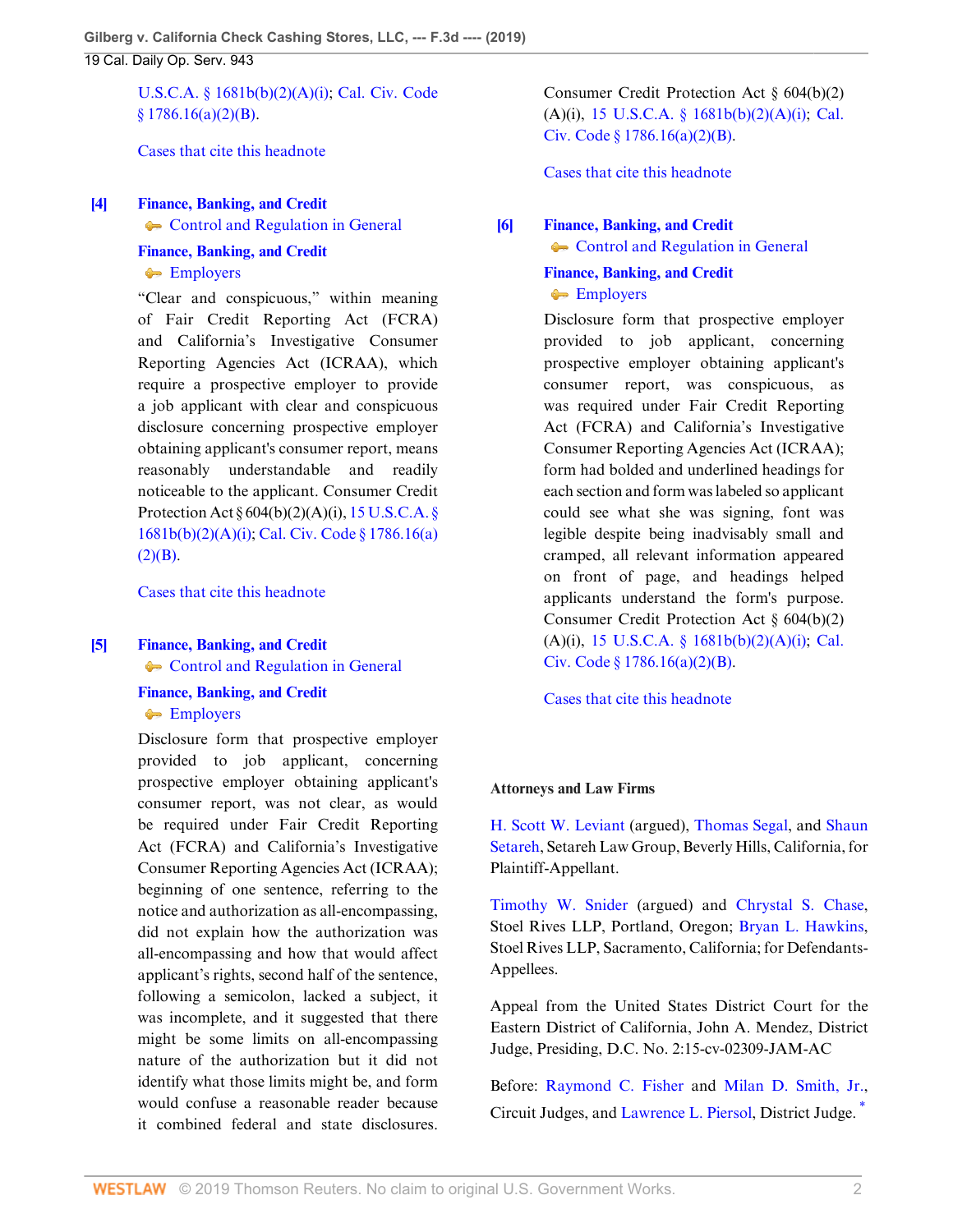#### **OPINION**

#### [FISHER,](http://www.westlaw.com/Link/Document/FullText?findType=h&pubNum=176284&cite=0166330201&originatingDoc=I6fd570a023e611e9a174b18b713fc6d4&refType=RQ&originationContext=document&vr=3.0&rs=cblt1.0&transitionType=DocumentItem&contextData=(sc.Default)) Circuit Judge:

The widespread use of credit reports and background checks led Congress to pass the Fair Credit Reporting Act (FCRA) to protect consumers' privacy rights. FCRA requires employers who obtain a consumer report on a job applicant to provide the applicant with a "clear and conspicuous disclosure" that they may obtain such a report (the "clear and conspicuous requirement") "in a document that consists solely of the disclosure" (the "standalone document requirement") before procuring the report. 15 U.S.C.  $\frac{1681b(b)(2)(A)(i)}{2}$ . This appeal requires us to decide two questions: (1) whether a prospective employer may satisfy FCRA's standalone document requirement by providing job applicants with a disclosure containing extraneous information in the form of various state disclosure requirements, and (2) whether the specific disclosure provided by the employer in this case satisfied the clear and conspicuous requirement.

We held in *Syed v. M-I, LLC*[, 853 F.3d 492 \(9th Cir.](http://www.westlaw.com/Link/Document/FullText?findType=Y&serNum=2041261802&pubNum=0000506&originatingDoc=I6fd570a023e611e9a174b18b713fc6d4&refType=RP&originationContext=document&vr=3.0&rs=cblt1.0&transitionType=DocumentItem&contextData=(sc.Default)) [2017\)](http://www.westlaw.com/Link/Document/FullText?findType=Y&serNum=2041261802&pubNum=0000506&originatingDoc=I6fd570a023e611e9a174b18b713fc6d4&refType=RP&originationContext=document&vr=3.0&rs=cblt1.0&transitionType=DocumentItem&contextData=(sc.Default)), that FCRA contains "clear statutory language that the disclosure document must consist 'solely' of the disclosure." *Id*[. at 496.](http://www.westlaw.com/Link/Document/FullText?findType=Y&serNum=2041261802&pubNum=0000506&originatingDoc=I6fd570a023e611e9a174b18b713fc6d4&refType=RP&fi=co_pp_sp_506_496&originationContext=document&vr=3.0&rs=cblt1.0&transitionType=DocumentItem&contextData=(sc.Default)#co_pp_sp_506_496) Consistent with *[Syed](http://www.westlaw.com/Link/Document/FullText?findType=Y&serNum=2041261802&pubNum=0000506&originatingDoc=I6fd570a023e611e9a174b18b713fc6d4&refType=RP&originationContext=document&vr=3.0&rs=cblt1.0&transitionType=DocumentItem&contextData=(sc.Default))*, we now hold that a prospective employer violates FCRA's standalone document requirement by including extraneous information relating to various state disclosure requirements in that disclosure. We also hold that the disclosure at issue here is conspicuous but not clear. Accordingly, we affirm in part, vacate in part and remand<sup>[1](#page-7-1)</sup>

## <span id="page-2-0"></span>**I. Background**

In the process of applying for employment with CheckSmart Financial, LLC, Desiree Gilberg completed a three-page form containing an employment application, a math screening and an employment history verification. Two weeks later, Gilberg signed a separate form, entitled "Disclosure Regarding Background Investigation," that is the subject of this litigation. A copy of the disclosure is appended to this opinion. The form appears to have been printed in Arial Narrow, size 8 font.

**\*2** Because the legal sufficiency of the FCRA disclosure provided to Gilberg is in question, we include the full text of the disclosure:

## **DISCLOSURE REGARDING BACKGROUND INVESTIGATION**

#### **DISCLOSURE AND ACKNOWLEDGMENT**

## [IMPORTANT — PLEASE READ CAREFULLY BEFORE SIGNING ACKNOWLEDGMENT]

*CheckSmart Financial, LLC* may obtain information about you from a consumer reporting agency for employment purposes. Thus, you may be the subject of a 'consumer report' and/or an 'investigative consumer report' which may include information about your character, general reputation, personal characteristics, and/or mode of living, and which can involve personal interviews with sources such as your neighbors, friends, or associates. These reports may include employment history and reference checks, criminal and civil litigation history information, motor vehicle records ('driving records'), sex offender status, credit reports, education verification, professional licensure, drug testing, Social Security Verification, and information concerning workers' compensation claims (only once a conditional offer of employment has been made). Credit history will only be requested where such information is substantially related to the duties and responsibilities of the position for which you are applying. You have the right, upon written request made within a reasonable time after receipt of this notice, to request whether a consumer report has been run about you, and the nature and scope of any investigative consumer report, and request a copy of your report. Please be advised that the nature and scope of the most common form of investigative consumer report obtained with regard to applicants for employment is an investigation into your education and/or employment history conducted by Employment Screening Services, 2500 Southlake Park, Birmingham, AL 35244, tollfree 866.859.0143, *www.es2.com* or another outside organization. The scope of this notice and authorization is all-encompassing; however, allowing CheckSmart Financial, LLC to obtain from any outside organization all manner of consumer reports and investigative consumer reports now and, if you are hired, throughout the course of your employment to the extent permitted by law. As a result, you should carefully consider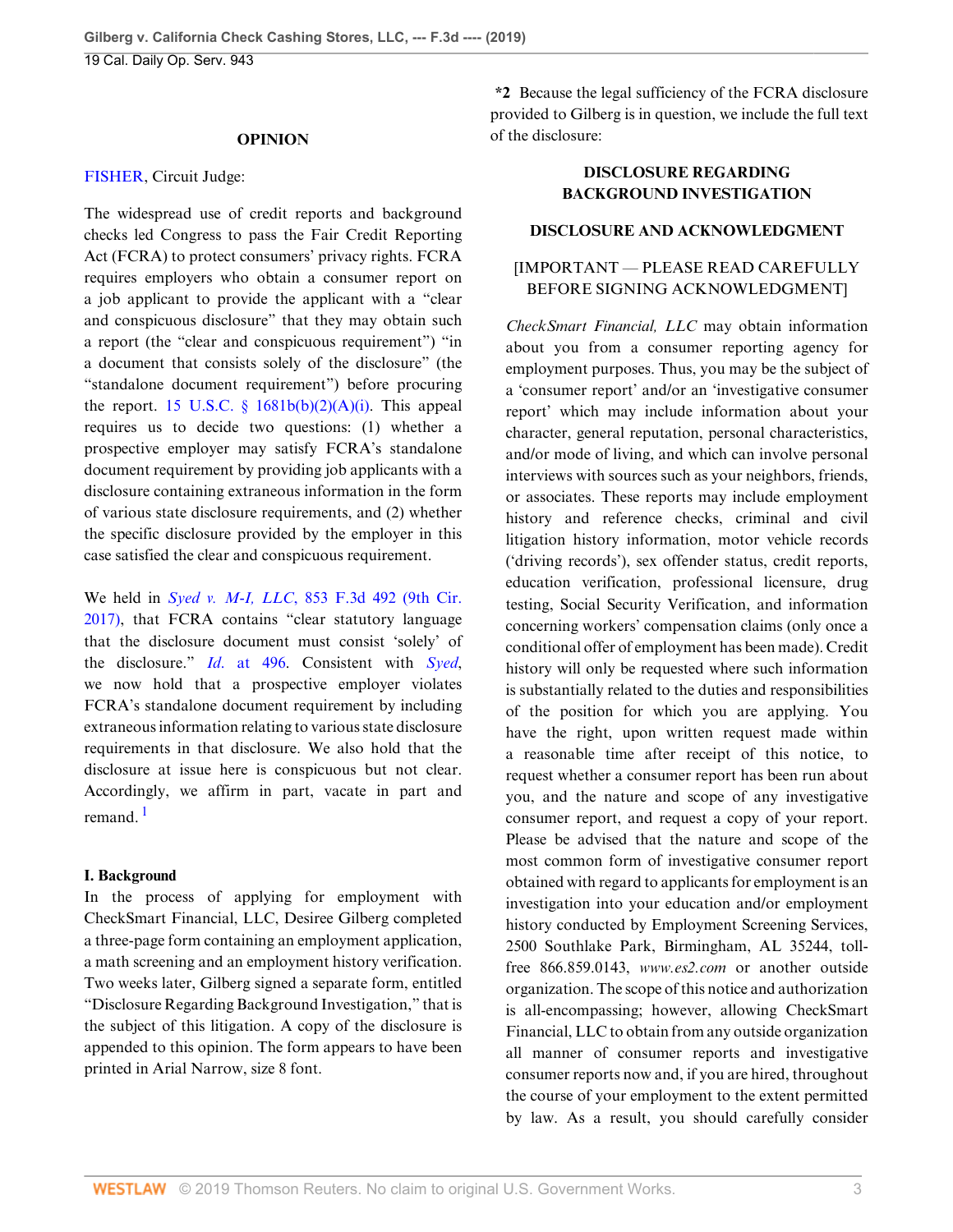whether to exercise your right to request disclosure of the nature and scope of any investigative consumer report.

*New York and Maine applicants or employees only*: You have the right to inspect and receive a copy of any investigative consumer report requested by *CheckSmart Financial, LLC* by contacting the consumer reporting agency identified above directly. You may also contact the Company to request the name, address and telephone number of the nearest unit of the consumer reporting agency designated to handle inquiries, which the Company shall provide within 5 days.

*New York applicants or employees only*: Upon request, you will be informed whether or not a consumer report was requested by *CheckSmart Financial, LLC*, and if such report was requested, informed of the name and address of the consumer reporting agency that furnished the report.

*Oregon applicants or employees only*: Information describing your rights under federal and Oregon law regarding consumer identity theft protection, the storage and disposal of your credit information, and remedies available should you suspect or find that the Company has not maintained secured records is available to you upon request.

**\*3** *Washington State applicants or employees only*: You also have the right to request from the consumer reporting agency a written summary of your rights and remedies under the Washington Fair Credit Reporting Act.

## *ACKNOWLEDGMENT AND AUTHORIZATION*

I acknowledge receipt of the NOTICE REGARDING BACKGROUND INVESTIGATION and A SUMMARY OF YOUR RIGHTS UNDER THE FAIR CREDIT REPORTING ACT and certify that I have read and understand both of those documents. I hereby authorize the obtaining of "consumer reports" and/or "investigative consumer reports" at any time after receipt of this authorization and, if I am hired, throughout my employment. To this end, I hereby authorize, without reservation, any law enforcement agency, administrator, state or federal agency, institution, school or university (public or private), information service bureau, employer, or insurance company to furnish any and all background information requested by ESS, 2500 Southlake Park, Birmingham, AL 35244, toll free 866.859.0143, *www.es2.com*, or another outside organization acting on behalf of *CheckSmart Financial, LLC*, I agree that a facsimile ("fax"), electronic or photographic copy of this Authorization shall be as valid as the original.

*California applicants or employees only*: By signing below, you also acknowledge receipt of the DISCLOSURE REGARDING BACKGROUND INVESTIGATION PURSUANT TO CALIFORNIA LAW. Please check this box if you would like to receive a copy of an investigative consumer report or consumer credit report if one is obtained by the Company at no charge whenever you have a right to receive such a copy under California law.

 $\Box$ 

*Minnesota and Oklahoma applicants or employees only*: Check this box if you would like to receive a free copy of a consumer report if one is obtained by the Company.

**[ ]**

*New York applicants or employees only*: By signing below, you also acknowledge receipt of Article 23-A of the New York Correction Law.

After receiving Gilberg's signed disclosure form, CheckSmart obtained a criminal background report, which confirmed that Gilberg did not have a criminal record. CheckSmart did not obtain a credit report. CheckSmart hired Gilberg, who worked for CheckSmart for five months before voluntarily terminating her employment.

Gilberg then brought this putative class action against CheckSmart, alleging two claims relevant here: (1) failure to make a proper FCRA disclosure and (2) failure to make a proper disclosure under California's Investigative Consumer Reporting Agencies Act (ICRAA).

FCRA prohibits an employer from obtaining an applicant's consumer report without first providing the applicant with a standalone, clear and conspicuous disclosure of its intention to do so and without obtaining the applicant's consent:

Except as provided in subparagraph (B), a person may not procure a consumer report, or cause a consumer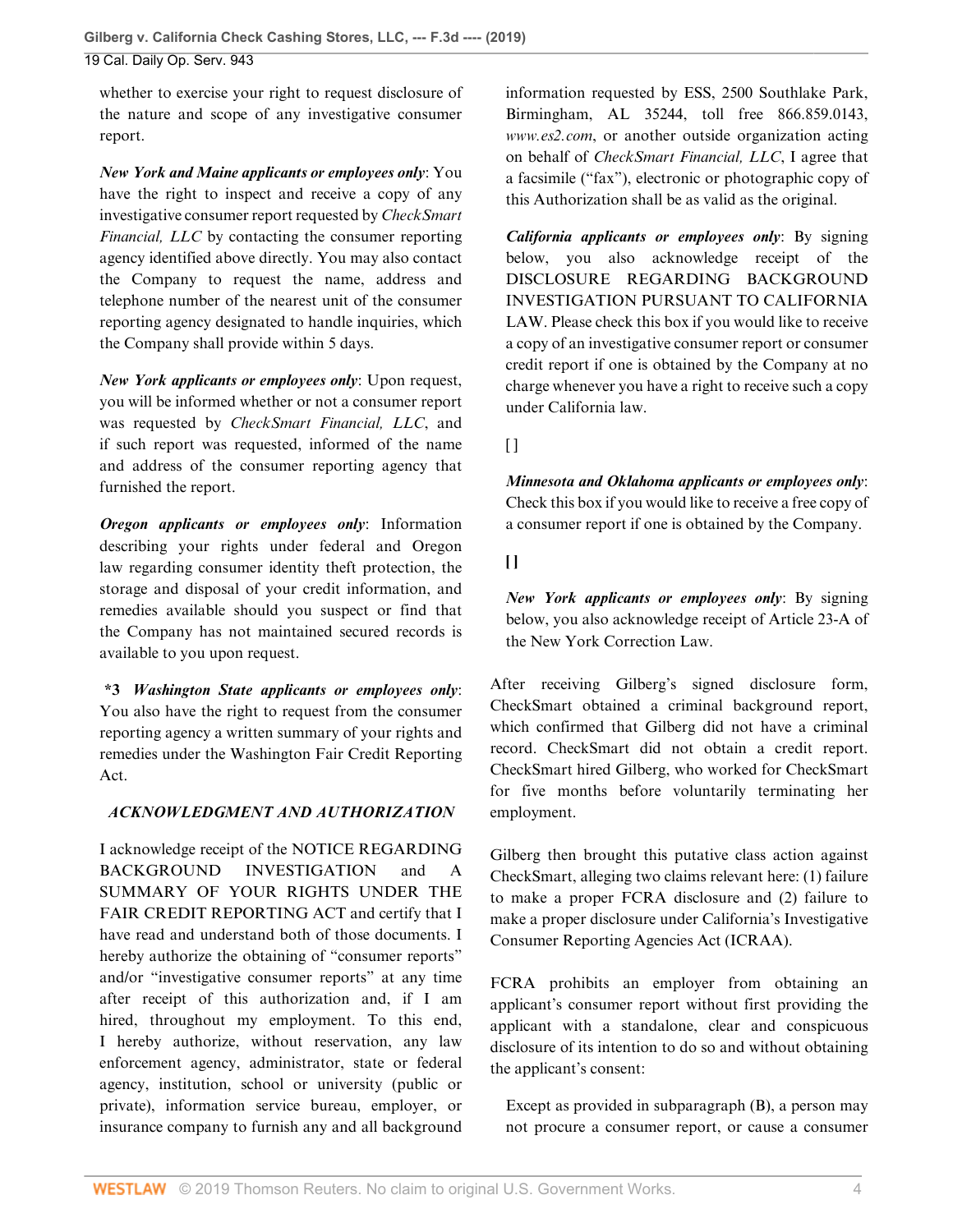report to be procured, for employment purposes with respect to any consumer, unless —

(i) *a clear and conspicuous disclosure* has been made in writing to the consumer at any time before the report is procured or caused to be procured, *in a document that consists solely of the disclosure*, that a consumer report may be obtained for employment purposes; and

**\*4** (ii) the consumer has authorized in writing (which authorization may be made on the document referred to in clause (i) ) the procurement of the report by that person.

[15 U.S.C. § 1681b\(b\)\(2\)\(A\)](http://www.westlaw.com/Link/Document/FullText?findType=L&pubNum=1000546&cite=15USCAS1681B&originatingDoc=I6fd570a023e611e9a174b18b713fc6d4&refType=RB&originationContext=document&vr=3.0&rs=cblt1.0&transitionType=DocumentItem&contextData=(sc.Default)#co_pp_1eca000045f07) (emphasis added).

California imposes its own FCRA-like disclosure requirements. *See* [Cal. Civ. Code §§ 1785.20\(5\)\(a\)](http://www.westlaw.com/Link/Document/FullText?findType=L&pubNum=1000200&cite=CACIS1785.20&originatingDoc=I6fd570a023e611e9a174b18b713fc6d4&refType=LQ&originationContext=document&vr=3.0&rs=cblt1.0&transitionType=DocumentItem&contextData=(sc.Default)), [1786.16\(a\)\(2\)\(B\)](http://www.westlaw.com/Link/Document/FullText?findType=L&pubNum=1000200&cite=CACIS1786.16&originatingDoc=I6fd570a023e611e9a174b18b713fc6d4&refType=SP&originationContext=document&vr=3.0&rs=cblt1.0&transitionType=DocumentItem&contextData=(sc.Default)#co_pp_f93f00008d291). Under ICRAA:

(2) If, at any time, an investigative consumer report is sought for employment purposes other than suspicion of wrongdoing or misconduct by the subject of the investigation, the person seeking the investigative consumer report may procure the report, or cause the report to be made, only if all of the following apply:

...

(B) The person procuring or causing the report to be made provides *a clear and conspicuous disclosure* in writing to the consumer at any time before the report is procured or caused to be made *in a document that consists solely of the disclosure*, that:

(i) An investigative consumer report may be obtained.

...

(C) The consumer has authorized in writing the procurement of the report.

*Id.* § 1786.16(a)(2) (emphasis added). As relevant here, the ICRAA and FCRA provisions are identical.

CheckSmart moved for summary judgment on both claims. The district court entered summary judgment against Gilberg, concluding that CheckSmart's disclosure form complied with FCRA and ICRAA. Gilberg timely appealed.

## **II. Jurisdiction and Standard of Review**

<span id="page-4-0"></span>**[\[1](#page-0-1)]** We have jurisdiction under [28 U.S.C. § 1291](http://www.westlaw.com/Link/Document/FullText?findType=L&pubNum=1000546&cite=28USCAS1291&originatingDoc=I6fd570a023e611e9a174b18b713fc6d4&refType=LQ&originationContext=document&vr=3.0&rs=cblt1.0&transitionType=DocumentItem&contextData=(sc.Default)). We review de novo an order granting summary judgment. *See [Travelers Cas. & Sur. Co. of Am. v. Brenneke](http://www.westlaw.com/Link/Document/FullText?findType=Y&serNum=2017853206&pubNum=0000506&originatingDoc=I6fd570a023e611e9a174b18b713fc6d4&refType=RP&fi=co_pp_sp_506_1137&originationContext=document&vr=3.0&rs=cblt1.0&transitionType=DocumentItem&contextData=(sc.Default)#co_pp_sp_506_1137)*, 551 F.3d [1132, 1137 \(9th Cir. 2009\).](http://www.westlaw.com/Link/Document/FullText?findType=Y&serNum=2017853206&pubNum=0000506&originatingDoc=I6fd570a023e611e9a174b18b713fc6d4&refType=RP&fi=co_pp_sp_506_1137&originationContext=document&vr=3.0&rs=cblt1.0&transitionType=DocumentItem&contextData=(sc.Default)#co_pp_sp_506_1137)

# **III. FCRA and ICRAA Standalone Document Requirements**

## <span id="page-4-1"></span>A. *The Relevant Disclosure Form*

**[\[2](#page-0-2)]** Gilberg contends the relevant document for our analysis includes every form she filled out in the employment process — a total of four pages. We disagree. Gilberg does not offer any judicial authority, legislative history or dictionary definition to support her argument that the word "document," as used in FCRA, encompasses the universe of employment application materials furnished by an employer to a prospective employee. She relies instead on California contract law, under which "[s]everal contracts relating to the same matters, between the same parties, and made as parts of substantially one transaction, are to be taken together." [Cal. Civ. Code § 1642.](http://www.westlaw.com/Link/Document/FullText?findType=L&pubNum=1000200&cite=CACIS1642&originatingDoc=I6fd570a023e611e9a174b18b713fc6d4&refType=LQ&originationContext=document&vr=3.0&rs=cblt1.0&transitionType=DocumentItem&contextData=(sc.Default)) Gilberg, however provides no persuasive reason to extend this contract law principle to FCRA's definition of a document, and we decline to do so. Moreover, under Gilberg's proposed interpretation, it is difficult to see how an employer could ever provide an applicant written application materials without violating FCRA's standalone document requirement.

Gilberg's three-page employment packet was distinct from the one-page disclosure document. The relevant form for our analysis, therefore, is the disclosure form alone, not the entire four pages.

# B. *CheckSmart's disclosure form violates FCRA's standalone document requirement.*

Gilberg contends CheckSmart's disclosure form violates FCRA's standalone document requirement. We agree.

We analyzed FCRA's standalone document requirement in *Syed v. M-I, LLC*[, 853 F.3d 492 \(9th Cir. 2017\)](http://www.westlaw.com/Link/Document/FullText?findType=Y&serNum=2041261802&pubNum=0000506&originatingDoc=I6fd570a023e611e9a174b18b713fc6d4&refType=RP&originationContext=document&vr=3.0&rs=cblt1.0&transitionType=DocumentItem&contextData=(sc.Default)). *[Syed](http://www.westlaw.com/Link/Document/FullText?findType=Y&serNum=2041261802&pubNum=0000506&originatingDoc=I6fd570a023e611e9a174b18b713fc6d4&refType=RP&originationContext=document&vr=3.0&rs=cblt1.0&transitionType=DocumentItem&contextData=(sc.Default))* held that "a prospective employer violates [Section](http://www.westlaw.com/Link/Document/FullText?findType=L&pubNum=1000546&cite=15USCAS1681B&originatingDoc=I6fd570a023e611e9a174b18b713fc6d4&refType=RB&originationContext=document&vr=3.0&rs=cblt1.0&transitionType=DocumentItem&contextData=(sc.Default)#co_pp_1eca000045f07)  $1681b(b)(2)(A)$  when it procures a job applicant's consumer report after including a liability waiver in the same document as the statutorily mandated disclosure." *Id.* at 496. We concluded the statute meant what it said: the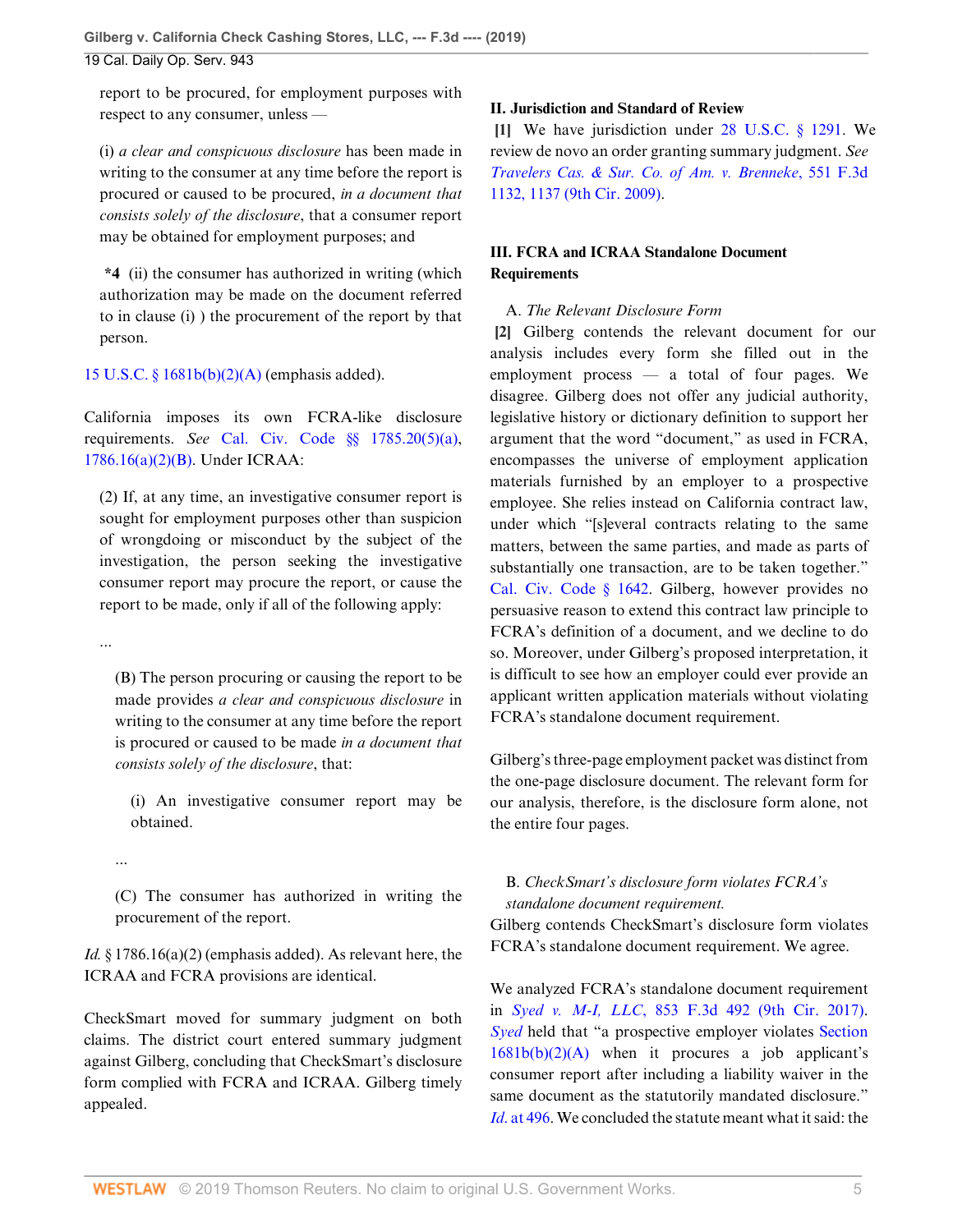required disclosure must be in a document that "consist[s] 'solely' of the disclosure." *[Id](http://www.westlaw.com/Link/Document/FullText?findType=Y&serNum=2041261802&pubNum=0000506&originatingDoc=I6fd570a023e611e9a174b18b713fc6d4&refType=RP&originationContext=document&vr=3.0&rs=cblt1.0&transitionType=DocumentItem&contextData=(sc.Default))*. We based this holding on the statute's plain language, noting "[w]here congressional intent 'has been expressed in reasonably plain terms, that language must ordinarily be regarded as conclusive.' " *[Id.](http://www.westlaw.com/Link/Document/FullText?findType=Y&serNum=2041261802&pubNum=0000506&originatingDoc=I6fd570a023e611e9a174b18b713fc6d4&refType=RP&fi=co_pp_sp_506_500&originationContext=document&vr=3.0&rs=cblt1.0&transitionType=DocumentItem&contextData=(sc.Default)#co_pp_sp_506_500)* [at 500](http://www.westlaw.com/Link/Document/FullText?findType=Y&serNum=2041261802&pubNum=0000506&originatingDoc=I6fd570a023e611e9a174b18b713fc6d4&refType=RP&fi=co_pp_sp_506_500&originationContext=document&vr=3.0&rs=cblt1.0&transitionType=DocumentItem&contextData=(sc.Default)#co_pp_sp_506_500) (quoting *[Griffin v. Oceanic Contractors, Inc.](http://www.westlaw.com/Link/Document/FullText?findType=Y&serNum=1982129342&pubNum=0000780&originatingDoc=I6fd570a023e611e9a174b18b713fc6d4&refType=RP&fi=co_pp_sp_780_570&originationContext=document&vr=3.0&rs=cblt1.0&transitionType=DocumentItem&contextData=(sc.Default)#co_pp_sp_780_570)*, 458 [U.S. 564, 570, 102 S.Ct. 3245, 73 L.Ed.2d 973 \(1982\)](http://www.westlaw.com/Link/Document/FullText?findType=Y&serNum=1982129342&pubNum=0000780&originatingDoc=I6fd570a023e611e9a174b18b713fc6d4&refType=RP&fi=co_pp_sp_780_570&originationContext=document&vr=3.0&rs=cblt1.0&transitionType=DocumentItem&contextData=(sc.Default)#co_pp_sp_780_570) ). "That other FCRA provisions mandating disclosure omit the term 'solely' is further evidence that Congress intended that term to carry meaning in 15 U.S.C.  $\S$  1681b(b)(2)(A) [\(i\)](http://www.westlaw.com/Link/Document/FullText?findType=L&pubNum=1000546&cite=15USCAS1681B&originatingDoc=I6fd570a023e611e9a174b18b713fc6d4&refType=RB&originationContext=document&vr=3.0&rs=cblt1.0&transitionType=DocumentItem&contextData=(sc.Default)#co_pp_226a0000d5fe7)." *Id*[. at 501](http://www.westlaw.com/Link/Document/FullText?findType=Y&serNum=2041261802&pubNum=0000506&originatingDoc=I6fd570a023e611e9a174b18b713fc6d4&refType=RP&fi=co_pp_sp_506_501&originationContext=document&vr=3.0&rs=cblt1.0&transitionType=DocumentItem&contextData=(sc.Default)#co_pp_sp_506_501).

**\*5** CheckSmart contends *[Syed](http://www.westlaw.com/Link/Document/FullText?findType=Y&serNum=2041261802&pubNum=0000506&originatingDoc=I6fd570a023e611e9a174b18b713fc6d4&refType=RP&originationContext=document&vr=3.0&rs=cblt1.0&transitionType=DocumentItem&contextData=(sc.Default))* is not applicable here, because the surplusage in *[Syed](http://www.westlaw.com/Link/Document/FullText?findType=Y&serNum=2041261802&pubNum=0000506&originatingDoc=I6fd570a023e611e9a174b18b713fc6d4&refType=RP&originationContext=document&vr=3.0&rs=cblt1.0&transitionType=DocumentItem&contextData=(sc.Default))* was a liability waiver, which did "not comport with the FCRA's basic purpose" because it pulled "the applicant's attention away from his privacy rights protected by the FCRA by calling his attention to the rights he must forego if he signs the document." *Id*[. at 502](http://www.westlaw.com/Link/Document/FullText?findType=Y&serNum=2041261802&pubNum=0000506&originatingDoc=I6fd570a023e611e9a174b18b713fc6d4&refType=RP&fi=co_pp_sp_506_502&originationContext=document&vr=3.0&rs=cblt1.0&transitionType=DocumentItem&contextData=(sc.Default)#co_pp_sp_506_502). CheckSmart argues its disclosure is distinguishable because all of the extraneous information consists of other, state-mandated disclosure information, which furthers rather than undermines FCRA's purpose.

We disagree. *[Syed](http://www.westlaw.com/Link/Document/FullText?findType=Y&serNum=2041261802&originatingDoc=I6fd570a023e611e9a174b18b713fc6d4&refType=RP&originationContext=document&vr=3.0&rs=cblt1.0&transitionType=DocumentItem&contextData=(sc.Default))* 's holding and statutory analysis were not limited to liability waivers; *[Syed](http://www.westlaw.com/Link/Document/FullText?findType=Y&serNum=2041261802&pubNum=0000506&originatingDoc=I6fd570a023e611e9a174b18b713fc6d4&refType=RP&originationContext=document&vr=3.0&rs=cblt1.0&transitionType=DocumentItem&contextData=(sc.Default))* considered the standalone requirement with regard to any surplusage. *See id*[. at 501](http://www.westlaw.com/Link/Document/FullText?findType=Y&serNum=2041261802&pubNum=0000506&originatingDoc=I6fd570a023e611e9a174b18b713fc6d4&refType=RP&fi=co_pp_sp_506_501&originationContext=document&vr=3.0&rs=cblt1.0&transitionType=DocumentItem&contextData=(sc.Default)#co_pp_sp_506_501). *[Syed](http://www.westlaw.com/Link/Document/FullText?findType=Y&serNum=2041261802&pubNum=0000506&originatingDoc=I6fd570a023e611e9a174b18b713fc6d4&refType=RP&originationContext=document&vr=3.0&rs=cblt1.0&transitionType=DocumentItem&contextData=(sc.Default))* grounded its analysis of the liability waiver in its statutory analysis of the word "solely," noting that FCRA should not be read to have implied exceptions, especially when the exception — in that case, a liability waiver — was contrary to FCRA's purpose. *See id*[. at](http://www.westlaw.com/Link/Document/FullText?findType=Y&serNum=2041261802&pubNum=0000506&originatingDoc=I6fd570a023e611e9a174b18b713fc6d4&refType=RP&originationContext=document&vr=3.0&rs=cblt1.0&transitionType=DocumentItem&contextData=(sc.Default)) [501–03.](http://www.westlaw.com/Link/Document/FullText?findType=Y&serNum=2041261802&pubNum=0000506&originatingDoc=I6fd570a023e611e9a174b18b713fc6d4&refType=RP&originationContext=document&vr=3.0&rs=cblt1.0&transitionType=DocumentItem&contextData=(sc.Default)) *Syed* also cautioned "against finding additional, implied exceptions" simply because Congress had created one express exception. *Id*[. at 501.](http://www.westlaw.com/Link/Document/FullText?findType=Y&serNum=2041261802&pubNum=0000506&originatingDoc=I6fd570a023e611e9a174b18b713fc6d4&refType=RP&fi=co_pp_sp_506_501&originationContext=document&vr=3.0&rs=cblt1.0&transitionType=DocumentItem&contextData=(sc.Default)#co_pp_sp_506_501) [2](#page-7-2) Consistent with *[Syed](http://www.westlaw.com/Link/Document/FullText?findType=Y&serNum=2041261802&pubNum=0000506&originatingDoc=I6fd570a023e611e9a174b18b713fc6d4&refType=RP&originationContext=document&vr=3.0&rs=cblt1.0&transitionType=DocumentItem&contextData=(sc.Default))*, we decline CheckSmart's invitation to create an implied exception here.

<span id="page-5-0"></span>**[\[3](#page-0-0)]** Although CheckSmart contends its disclosure form is consistent with the congressional purpose of FCRA because it helps applicants understand their state and federal rights, purpose does not override plain meaning. As *[Syed](http://www.westlaw.com/Link/Document/FullText?findType=Y&serNum=2041261802&pubNum=0000506&originatingDoc=I6fd570a023e611e9a174b18b713fc6d4&refType=RP&originationContext=document&vr=3.0&rs=cblt1.0&transitionType=DocumentItem&contextData=(sc.Default))* explained, congressional intent "has been expressed in reasonably plain terms" and "that language must ordinarily be regarded as conclusive." *Id.* [at 500](http://www.westlaw.com/Link/Document/FullText?findType=Y&serNum=2041261802&pubNum=0000506&originatingDoc=I6fd570a023e611e9a174b18b713fc6d4&refType=RP&fi=co_pp_sp_506_500&originationContext=document&vr=3.0&rs=cblt1.0&transitionType=DocumentItem&contextData=(sc.Default)#co_pp_sp_506_500) (quoting *Griffin*[, 458 U.S. at 570, 102 S.Ct. 3245\)](http://www.westlaw.com/Link/Document/FullText?findType=Y&serNum=1982129342&pubNum=0000780&originatingDoc=I6fd570a023e611e9a174b18b713fc6d4&refType=RP&fi=co_pp_sp_780_570&originationContext=document&vr=3.0&rs=cblt1.0&transitionType=DocumentItem&contextData=(sc.Default)#co_pp_sp_780_570). The ordinary meaning of "solely" is "[a]lone; singly" or "[e]ntirely; exclusively." The American Heritage Dictionary of the English Language 1666 (5th ed. 2011). Because CheckSmart's disclosure form does not consist

solely of the FCRA disclosure, it does not satisfy FCRA's standalone document requirement.

CheckSmart, moreover, fails to explain how the surplus language in its disclosure form comports with FCRA's purpose. Its disclosure refers not only to rights under FCRA and under ICRAA applicable to Gilberg, but also to rights under state laws inapplicable to Gilberg and to extraneous documents that are not part of the FCRA-mandated disclosure — e.g., a "Notice Regarding Background Investigation" and a "Summary of Your Rights Under the Fair Credit Reporting Act." Because the presence of this extraneous information is as likely to confuse as it is to inform, it does not further FCRA's purpose.

CheckSmart urges us to follow the district court's decision in *Noori v. Vivint, Inc.*[, No. CV 16-5491 PA \(FFMX\),](http://www.westlaw.com/Link/Document/FullText?findType=Y&serNum=2041794590&pubNum=0000999&originatingDoc=I6fd570a023e611e9a174b18b713fc6d4&refType=RP&originationContext=document&vr=3.0&rs=cblt1.0&transitionType=DocumentItem&contextData=(sc.Default)) [2016 WL 9083368 \(C.D. Cal. Sept. 6, 2016\)](http://www.westlaw.com/Link/Document/FullText?findType=Y&serNum=2041794590&pubNum=0000999&originatingDoc=I6fd570a023e611e9a174b18b713fc6d4&refType=RP&originationContext=document&vr=3.0&rs=cblt1.0&transitionType=DocumentItem&contextData=(sc.Default)), *aff'd on other grounds*[, 726 F. App'x 624 \(9th Cir. 2018\)](http://www.westlaw.com/Link/Document/FullText?findType=Y&serNum=2044731704&pubNum=0006538&originatingDoc=I6fd570a023e611e9a174b18b713fc6d4&refType=RP&originationContext=document&vr=3.0&rs=cblt1.0&transitionType=DocumentItem&contextData=(sc.Default)), which reasoned that the inclusion of information "closely related" to FCRA's disclosure requirements does not violate the standalone document requirement. *Id.* [at \\*5](http://www.westlaw.com/Link/Document/FullText?findType=Y&serNum=2041794590&originatingDoc=I6fd570a023e611e9a174b18b713fc6d4&refType=RP&originationContext=document&vr=3.0&rs=cblt1.0&transitionType=DocumentItem&contextData=(sc.Default)). Our subsequent decision in *[Syed](http://www.westlaw.com/Link/Document/FullText?findType=Y&serNum=2041261802&pubNum=0000506&originatingDoc=I6fd570a023e611e9a174b18b713fc6d4&refType=RP&originationContext=document&vr=3.0&rs=cblt1.0&transitionType=DocumentItem&contextData=(sc.Default))*, however, forecloses that approach. *[Noori](http://www.westlaw.com/Link/Document/FullText?findType=Y&serNum=2041794590&pubNum=0006538&originatingDoc=I6fd570a023e611e9a174b18b713fc6d4&refType=RP&originationContext=document&vr=3.0&rs=cblt1.0&transitionType=DocumentItem&contextData=(sc.Default))*, moreover, did not explain how to determine what information would be "closely related" to FCRA's disclosure requirements. Indeed, even "related" information may distract or confuse the reader.

<span id="page-5-1"></span>In sum, *[Syed](http://www.westlaw.com/Link/Document/FullText?findType=Y&serNum=2041261802&pubNum=0000506&originatingDoc=I6fd570a023e611e9a174b18b713fc6d4&refType=RP&originationContext=document&vr=3.0&rs=cblt1.0&transitionType=DocumentItem&contextData=(sc.Default))* holds that the standalone requirement forecloses implicit exceptions. The statute's one express exception does not apply here, and CheckSmart's disclosure contains extraneous and irrelevant information beyond what FCRA itself requires. The disclosure therefore violates FCRA's standalone document requirement. Even if congressional purpose were relevant, much of the surplusage in CheckSmart's disclosure form does not effectuate the purposes of FCRA. The district court therefore erred in concluding that CheckSmart's disclosure form satisfies FCRA's standalone document requirement.

## C. *CheckSmart's disclosure form also violates ICRAA's standalone document requirement.*

**\*6** As the parties appear to agree, the standalone document requirements under FCRA and ICRAA are identical. Thus, because we conclude CheckSmart's disclosure violates FCRA, we conclude it violates ICRAA's standalone document requirement as well.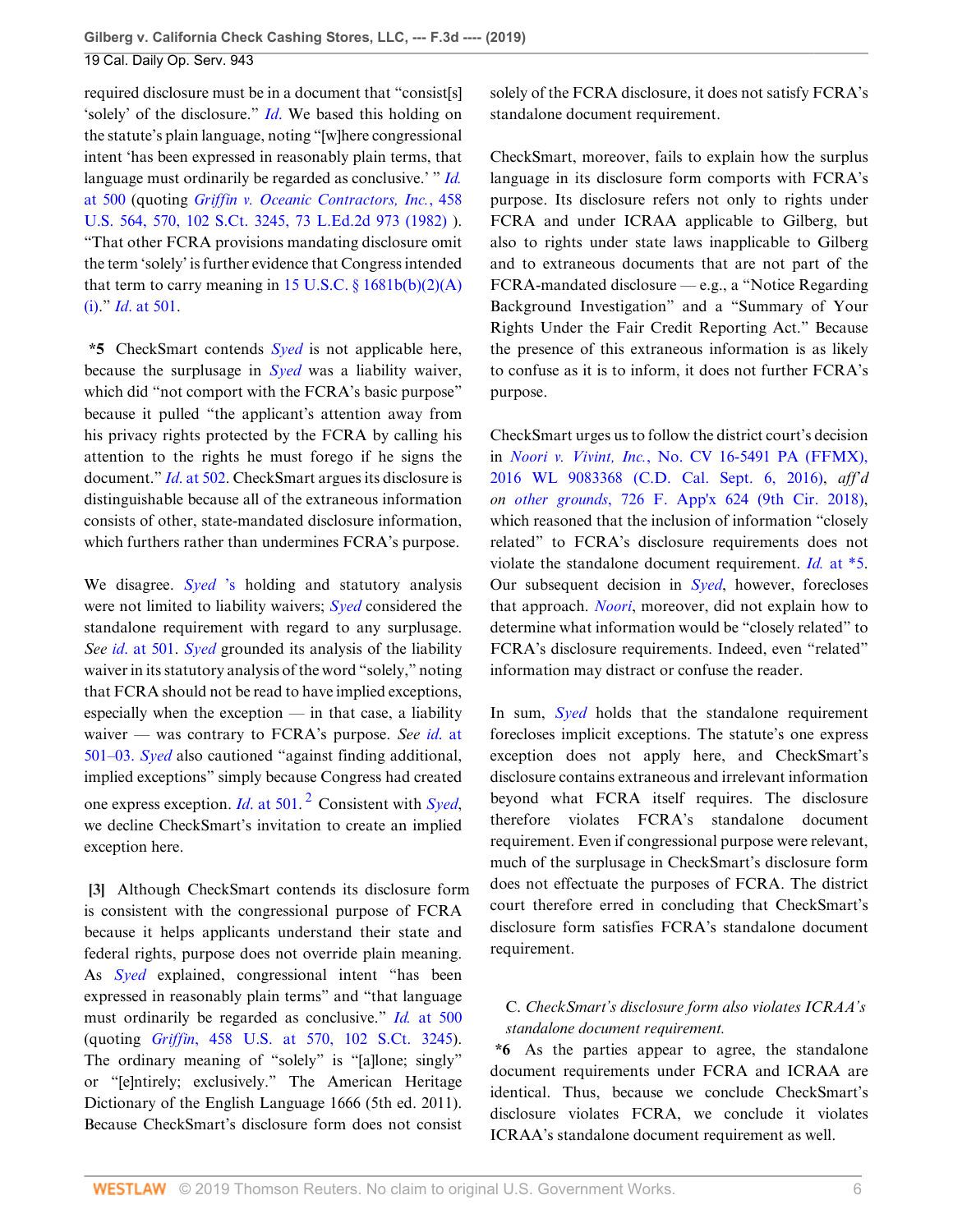#### **IV. CheckSmart's disclosure form was not "clear and conspicuous."**

FCRA and ICRAA require a disclosure form to be "clear and conspicuous." [15 U.S.C. § 1681b\(b\)\(2\)\(A\)\(i\)](http://www.westlaw.com/Link/Document/FullText?findType=L&pubNum=1000546&cite=15USCAS1681B&originatingDoc=I6fd570a023e611e9a174b18b713fc6d4&refType=RB&originationContext=document&vr=3.0&rs=cblt1.0&transitionType=DocumentItem&contextData=(sc.Default)#co_pp_226a0000d5fe7); [Cal. Civ.](http://www.westlaw.com/Link/Document/FullText?findType=L&pubNum=1000200&cite=CACIS1786.16&originatingDoc=I6fd570a023e611e9a174b18b713fc6d4&refType=SP&originationContext=document&vr=3.0&rs=cblt1.0&transitionType=DocumentItem&contextData=(sc.Default)#co_pp_f93f00008d291) [Code § 1786.16\(a\)\(2\)\(B\).](http://www.westlaw.com/Link/Document/FullText?findType=L&pubNum=1000200&cite=CACIS1786.16&originatingDoc=I6fd570a023e611e9a174b18b713fc6d4&refType=SP&originationContext=document&vr=3.0&rs=cblt1.0&transitionType=DocumentItem&contextData=(sc.Default)#co_pp_f93f00008d291) Neither statute, however, defines the term "clear and conspicuous."

<span id="page-6-0"></span>**[\[4](#page-1-1)]** Like other circuits, we "draw upon the wealth of [Uniform Commercial Code (UCC) ] and [Truth in Lending Act (TILA) ] case law in determining the meaning of 'clear and conspicuous' under the FCRA." *[Cole v.](http://www.westlaw.com/Link/Document/FullText?findType=Y&serNum=2005545766&pubNum=0000506&originatingDoc=I6fd570a023e611e9a174b18b713fc6d4&refType=RP&fi=co_pp_sp_506_730&originationContext=document&vr=3.0&rs=cblt1.0&transitionType=DocumentItem&contextData=(sc.Default)#co_pp_sp_506_730) U.S. Capital*[, 389 F.3d 719, 730 \(7th Cir. 2004\)](http://www.westlaw.com/Link/Document/FullText?findType=Y&serNum=2005545766&pubNum=0000506&originatingDoc=I6fd570a023e611e9a174b18b713fc6d4&refType=RP&fi=co_pp_sp_506_730&originationContext=document&vr=3.0&rs=cblt1.0&transitionType=DocumentItem&contextData=(sc.Default)#co_pp_sp_506_730); *see also Stevenson v. TRW Inc.*[, 987 F.2d 288, 295–96 \(5th](http://www.westlaw.com/Link/Document/FullText?findType=Y&serNum=1993069232&pubNum=0000350&originatingDoc=I6fd570a023e611e9a174b18b713fc6d4&refType=RP&fi=co_pp_sp_350_295&originationContext=document&vr=3.0&rs=cblt1.0&transitionType=DocumentItem&contextData=(sc.Default)#co_pp_sp_350_295) [Cir. 1993\)](http://www.westlaw.com/Link/Document/FullText?findType=Y&serNum=1993069232&pubNum=0000350&originatingDoc=I6fd570a023e611e9a174b18b713fc6d4&refType=RP&fi=co_pp_sp_350_295&originationContext=document&vr=3.0&rs=cblt1.0&transitionType=DocumentItem&contextData=(sc.Default)#co_pp_sp_350_295) (interpreting "clear and conspicuous" language used in [15 U.S.C. § 1681i\(d\)](http://www.westlaw.com/Link/Document/FullText?findType=L&pubNum=1000546&cite=15USCAS1681I&originatingDoc=I6fd570a023e611e9a174b18b713fc6d4&refType=RB&originationContext=document&vr=3.0&rs=cblt1.0&transitionType=DocumentItem&contextData=(sc.Default)#co_pp_5ba1000067d06) with reference to TILA and UCC cases). We adopt our "clear and conspicuous" analysis from *[Rubio v. Capital One Bank](http://www.westlaw.com/Link/Document/FullText?findType=Y&serNum=2022574832&pubNum=0000506&originatingDoc=I6fd570a023e611e9a174b18b713fc6d4&refType=RP&originationContext=document&vr=3.0&rs=cblt1.0&transitionType=DocumentItem&contextData=(sc.Default))*, 613 F.3d 1195 [\(9th Cir. 2010\)](http://www.westlaw.com/Link/Document/FullText?findType=Y&serNum=2022574832&pubNum=0000506&originatingDoc=I6fd570a023e611e9a174b18b713fc6d4&refType=RP&originationContext=document&vr=3.0&rs=cblt1.0&transitionType=DocumentItem&contextData=(sc.Default)), a TILA disclosure case. In *[Rubio](http://www.westlaw.com/Link/Document/FullText?findType=Y&serNum=2022574832&pubNum=0000506&originatingDoc=I6fd570a023e611e9a174b18b713fc6d4&refType=RP&originationContext=document&vr=3.0&rs=cblt1.0&transitionType=DocumentItem&contextData=(sc.Default))*, we explained that clear means "reasonably understandable." *Id.* [at 1200](http://www.westlaw.com/Link/Document/FullText?findType=Y&serNum=2022574832&pubNum=0000506&originatingDoc=I6fd570a023e611e9a174b18b713fc6d4&refType=RP&fi=co_pp_sp_506_1200&originationContext=document&vr=3.0&rs=cblt1.0&transitionType=DocumentItem&contextData=(sc.Default)#co_pp_sp_506_1200) (citation omitted); *accord [Applebaum v. Nissan](http://www.westlaw.com/Link/Document/FullText?findType=Y&serNum=2000493672&pubNum=0000506&originatingDoc=I6fd570a023e611e9a174b18b713fc6d4&refType=RP&fi=co_pp_sp_506_220&originationContext=document&vr=3.0&rs=cblt1.0&transitionType=DocumentItem&contextData=(sc.Default)#co_pp_sp_506_220) Motor Acceptance Corp.*[, 226 F.3d 214, 220 \(3d Cir.](http://www.westlaw.com/Link/Document/FullText?findType=Y&serNum=2000493672&pubNum=0000506&originatingDoc=I6fd570a023e611e9a174b18b713fc6d4&refType=RP&fi=co_pp_sp_506_220&originationContext=document&vr=3.0&rs=cblt1.0&transitionType=DocumentItem&contextData=(sc.Default)#co_pp_sp_506_220) [2000\)](http://www.westlaw.com/Link/Document/FullText?findType=Y&serNum=2000493672&pubNum=0000506&originatingDoc=I6fd570a023e611e9a174b18b713fc6d4&refType=RP&fi=co_pp_sp_506_220&originationContext=document&vr=3.0&rs=cblt1.0&transitionType=DocumentItem&contextData=(sc.Default)#co_pp_sp_506_220) (holding in the TILA context that "clear" means the "language used in a disclosure must be cast in [a] reasonably understandable form." (internal quotation marks omitted) ). Conspicuous means "readily noticeable to the consumer." *Rubio*[, 613 F.3d at 1200](http://www.westlaw.com/Link/Document/FullText?findType=Y&serNum=2022574832&pubNum=0000506&originatingDoc=I6fd570a023e611e9a174b18b713fc6d4&refType=RP&fi=co_pp_sp_506_1200&originationContext=document&vr=3.0&rs=cblt1.0&transitionType=DocumentItem&contextData=(sc.Default)#co_pp_sp_506_1200) (citation omitted). Because the parties do not argue that ICRAA's clear and conspicuous requirement differs from FCRA's, we apply those definitions to Gilberg's ICRAA claim as well.

Although the "clear and conspicuous" requirement imposes a single statutory obligation, we may analyze each prong separately, *see, e.g.*, *[In re Bassett](http://www.westlaw.com/Link/Document/FullText?findType=Y&serNum=2002231970&pubNum=0000506&originatingDoc=I6fd570a023e611e9a174b18b713fc6d4&refType=RP&fi=co_pp_sp_506_885&originationContext=document&vr=3.0&rs=cblt1.0&transitionType=DocumentItem&contextData=(sc.Default)#co_pp_sp_506_885)*, 285 F.3d [882, 885 \(9th Cir. 2002\)](http://www.westlaw.com/Link/Document/FullText?findType=Y&serNum=2002231970&pubNum=0000506&originatingDoc=I6fd570a023e611e9a174b18b713fc6d4&refType=RP&fi=co_pp_sp_506_885&originationContext=document&vr=3.0&rs=cblt1.0&transitionType=DocumentItem&contextData=(sc.Default)#co_pp_sp_506_885) (interpreting [11 U.S.C. § 524\)](http://www.westlaw.com/Link/Document/FullText?findType=L&pubNum=1000546&cite=11USCAS524&originatingDoc=I6fd570a023e611e9a174b18b713fc6d4&refType=LQ&originationContext=document&vr=3.0&rs=cblt1.0&transitionType=DocumentItem&contextData=(sc.Default)), and we do so here. In the TILA context, we have said that clarity and conspicuousness are questions of law. *See Rubio*[, 613 F.3d at 1200.](http://www.westlaw.com/Link/Document/FullText?findType=Y&serNum=2022574832&pubNum=0000506&originatingDoc=I6fd570a023e611e9a174b18b713fc6d4&refType=RP&fi=co_pp_sp_506_1200&originationContext=document&vr=3.0&rs=cblt1.0&transitionType=DocumentItem&contextData=(sc.Default)#co_pp_sp_506_1200) Because neither party suggests we should treat FCRA differently, we assume for the purposes of our analysis, without deciding, that clarity and conspicuousness under FCRA present questions of law rather than fact.

## <span id="page-6-1"></span>A. *CheckSmart's disclosure form was not clear.*

**[\[5](#page-1-0)]** CheckSmart's disclosure form is not reasonably understandable for two distinct reasons. First, the

disclosure form contains language that a reasonable person would not understand. It says:

> The scope of this notice and authorization is all-encompassing; however, allowing CheckSmart Financial, LLC to obtain from any outside organization all manner of consumer reports and investigative consumer reports now and, if you are hired, throughout the course of your employment to the extent permitted by law.

The beginning of this sentence does not explain how the authorization is all-encompassing and how that would affect an applicant's rights. The second half of the sentence, following the semicolon, lacks a subject and is incomplete. It suggests that there may be some limits on the all-encompassing nature of the authorization, but it does not identify what those limits might be.

Second, the disclosure would confuse a reasonable reader because it combines federal and state disclosures. The disclosure, for example, states: "New York and Maine applicants or employees only: You have the right to inspect and receive a copy of any investigative consumer report requested by CheckSmart Financial, LLC by contacting the consumer reporting agency identified above directly." A reasonable reader might think that only New York and Maine applicants could contact the consumer reporting agency to get a copy of the report. Such an understanding would be contrary to both FCRA and ICRAA. *See* [15 U.S.C. § 1681m\(3\)–\(4\)](http://www.westlaw.com/Link/Document/FullText?findType=L&pubNum=1000546&cite=15USCAS1681M&originatingDoc=I6fd570a023e611e9a174b18b713fc6d4&refType=LQ&originationContext=document&vr=3.0&rs=cblt1.0&transitionType=DocumentItem&contextData=(sc.Default)); [Cal. Civ. Code](http://www.westlaw.com/Link/Document/FullText?findType=L&pubNum=1000200&cite=CACIS1786.22&originatingDoc=I6fd570a023e611e9a174b18b713fc6d4&refType=LQ&originationContext=document&vr=3.0&rs=cblt1.0&transitionType=DocumentItem&contextData=(sc.Default)) [§ 1786.22](http://www.westlaw.com/Link/Document/FullText?findType=L&pubNum=1000200&cite=CACIS1786.22&originatingDoc=I6fd570a023e611e9a174b18b713fc6d4&refType=LQ&originationContext=document&vr=3.0&rs=cblt1.0&transitionType=DocumentItem&contextData=(sc.Default)).

**\*7** We hold, therefore, that the district court erred by deeming CheckSmart's disclosure form clear.

#### <span id="page-6-2"></span>B. *CheckSmart's disclosure form was conspicuous.*

**[\[6](#page-1-2)]** The district court properly concluded, however, that CheckSmart's disclosure form is conspicuous. As noted, conspicuous means "readily noticeable to the consumer." *Rubio*[, 613 F.3d at 1200.](http://www.westlaw.com/Link/Document/FullText?findType=Y&serNum=2022574832&pubNum=0000506&originatingDoc=I6fd570a023e611e9a174b18b713fc6d4&refType=RP&fi=co_pp_sp_506_1200&originationContext=document&vr=3.0&rs=cblt1.0&transitionType=DocumentItem&contextData=(sc.Default)#co_pp_sp_506_1200) CheckSmart capitalized, bolded and underlined the headings for each section of the disclosure and labeled the form so an applicant could